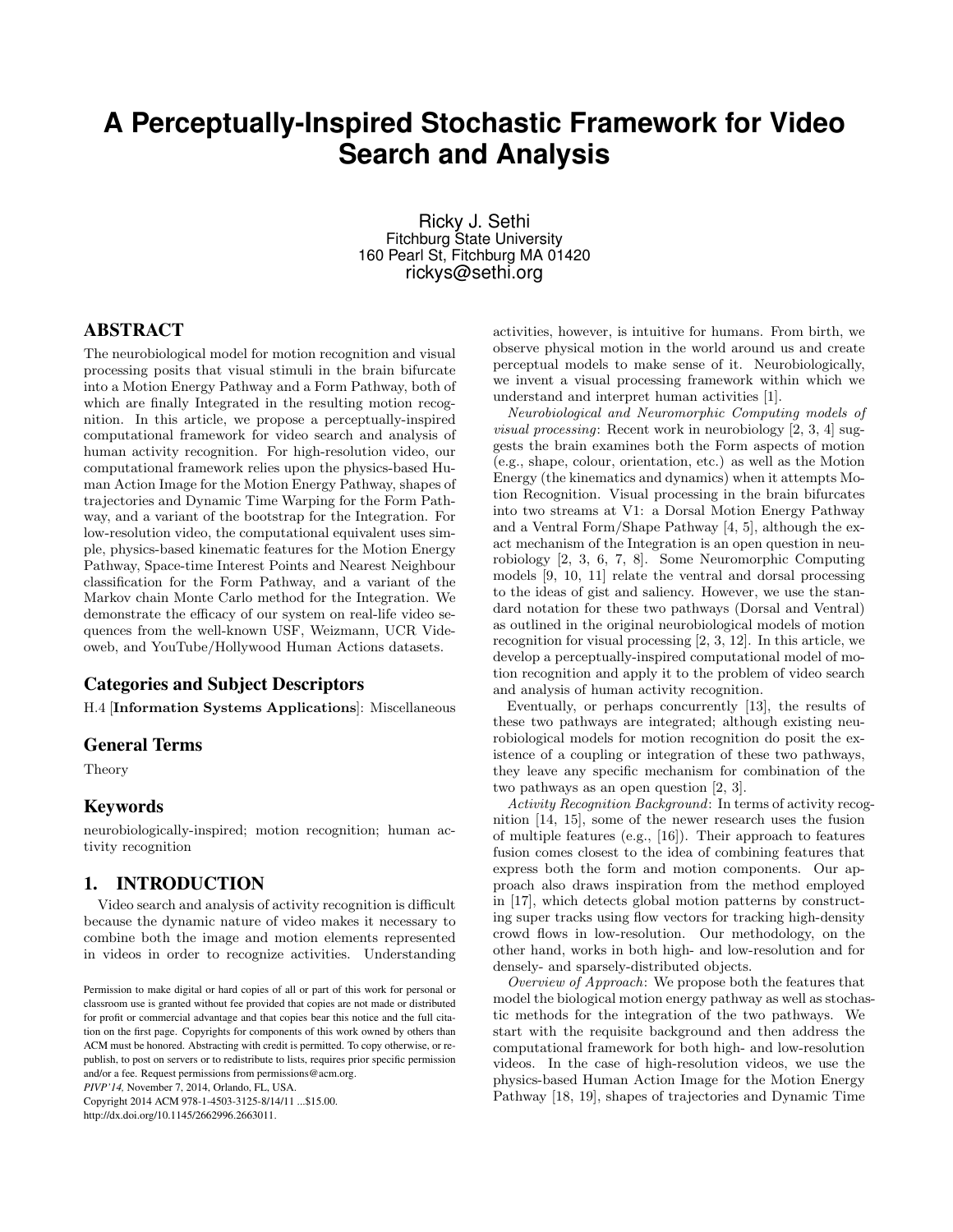Warping for the Form Pathway [20, 21], and a variant of the bootstrap for the Integration. For the low-resolution case, we use simple, physics-based kinematic features for the Motion Energy Pathway [22, 23], Space-time Interest Points and Nearest Neighbour classification for the Form Pathway [24], and a simple variant of the Markov chain Monte Carlo [25, 26], similar to the data-driven Markov chain Monte Carlo [27, 28], in order to sample both the form and motion energy spaces simultaneously for the Integration[25, 26]. Finally, we show the experimental results of our framework in pruning video search and analysis using real video from the USF, Weizmann, UCR Videoweb, and YouTube/Hollywood Human Actions datasets.

### 2. HIGH-RESOLUTION CASE

For high-resolution videos, where we can distinguish the contours of humans, we utilize shape features with Dynamic Time-Warping for the Form Pathway, the Human Action Image for the Motion Energy Pathway, and a variant of the bootstrap for the Integration.

## 2.1 The Form Pathway

Our construction provides flexibility since new approaches in low-level feature extraction can be employed easily within our framework. For the present work, we use shape features with Dynamic Time-Warping. In general, the neurobiology literature suggests that orientation, shape, and color might serve as the best form-based components [1]. In particular, we used the approach in [21]. The integration is directly on the similarity matrices, so the exact same method can be used for other low-level features.

#### 2.2 Motion Energy Pathway

The Human Action Image (HAI) [18, 19] captures a unique, physics-based energy signature of the motion of humans; as such, we utilize it to characterize the Motion Energy Pathway in our neurobiologically-inspired framework for highresolution videos. In particular, the HAI is constructed by getting tracks for each point on the contour of each person, from which we compute  $T$  (Kinetic Energy, KE) and  $U$  (Potential Energy, PE), and use that to get the HAI, as in [18, 19], where  $T = \frac{1}{2}mv_o^2$  and  $U = mg_a(y_b - y_a)$ , derived directly from the trajectories,  $(x, y, t)$  and with mass m, gravitational acceleration  $g_a$ , and velocity v, with the mass and gravitation acceleration simply being scale factors to first approximation. HAI is then defined as  $HAI = \frac{1}{N} \int_1^N L dt$ , with  $L = T - U$  and N number of frames in a complete cycle. Comparison of two Human Action Images,  $HAI<sub>q</sub>$  of the video clip from the database gallery and  $HAI_p$  of the probe/query video clip, is done in the usual way utilizing the distance between them:

$$
D(HAI_g, HAI_p) = \frac{\sum_{x,y} |HAI_g(x,y) - HAI_p(x,y)|}{\sqrt{\sum_{x,y} HAI_g(x,y) \sum_{x,y} HAI_p(x,y)}}
$$
\n(1)

In our case, we have a test video sequence, the Probe  $HAI<sub>p</sub>$ , which we compare against all the video clips in the video database Gallery, where we compute HAI for each gallery sequence clip,  $HAI<sub>g</sub>$ .

## 2.3 Integration

The Integration is accomplished by first creating a distance matrix for each person in a given Probe with each person in the Gallery using the method for the Form Pathway which, in our case, was using shape features with Dynamic Time Warping. We also created a distance matrix for each person in that same Probe with each person in the Gallery using our method for the Motion Energy Pathway, the HAI. Finally, we apply the Integration model to the two matrices in order to get the result matrix, which contains our final matches.

Our Integration mechanism is based on hypothesis testing with a 2-sided Confidence Interval where we use the bootstrap to determine the variance. Following the work in [29, 30, 31], we use the bootstrap to find the variance of the desired quantile threshold of the 2-sided Confidence Interval used within the Integration. Bootstrap is a nonparametric method which lets us compute some statistics when distributional assumptions and asymptotic results are not available. In statistics, it is more appealing to compute the two sided  $\alpha$  significance threshold (confidence interval) via bootstrapping because of its accuracy and lack of assumptions.

The bootstrap works by re-sampling with replacement to find the variance of a statistic on a sample. We use this algorithm twice: once for the upper quantile and once for the lower quantile. One way to estimate confidence intervals from bootstrap samples is to take the  $\alpha$  and  $1 - \alpha$  quantiles of the estimated values, called bootstrap percentile intervals. For example, for the upper quantile, this confidence interval would then be given as  $CI = (q_{lower}^u, q_{upper}^u)$ , with  $lower =$  $|N\alpha/2|$  and upper = N – lower + 1, where N is the number of bootstrap samples and  $(q_{lower}^u, q_{upper}^u)$  are the lower and upper critical values of the bootstrap confidence interval bounds.

So, in our case, we use the hypothesis testing framework to establish the critical region quantiles for the Confidence Interval associated with our significance level,  $\alpha$ , for each probe in the Distance Matrix. In order to find the variance of the desired quantiles (both lower and upper), we use the bootstrap method from Figure 1. We use the same significance level,  $\alpha$ , as is standard in Hypothesis Testing  $(\alpha = 0.05)$  and derive the bootstrap critical region,  $CI =$  $(q_{lower}^u, q_{upper}^u)$ , for the upper quantile and

 $CI = (q_{lower}^l, q_{upper}^l)$  for the lower quantile. We also use the alternate method (using just the mean of the quantile threshold) from the bootstrap for comparison.

Our Integration method then uses the Motion Energy Pathway values to weight the Form Pathway values; if the observed distance value of the Form and the Motion Energy Pathway is lower than the lower distance quantile obtained from the bootstrap quantile analysis for both, then the value is set to 0; if either is higher than the upper quantile analysis, it is set to the max value; all other values are set to the unaltered Form Pathway value.

#### 3. LOW-RESOLUTION CASE

For low-resolution videos where we cannot distinguish the contours of humans, we utilize Space-time Interest Points and Nearest Neighbour classification for the Form Pathway, simple physics-based kinematic features for the Motion Energy Pathway, and a variant of the Markov chain Monte Carlo method for the Integration.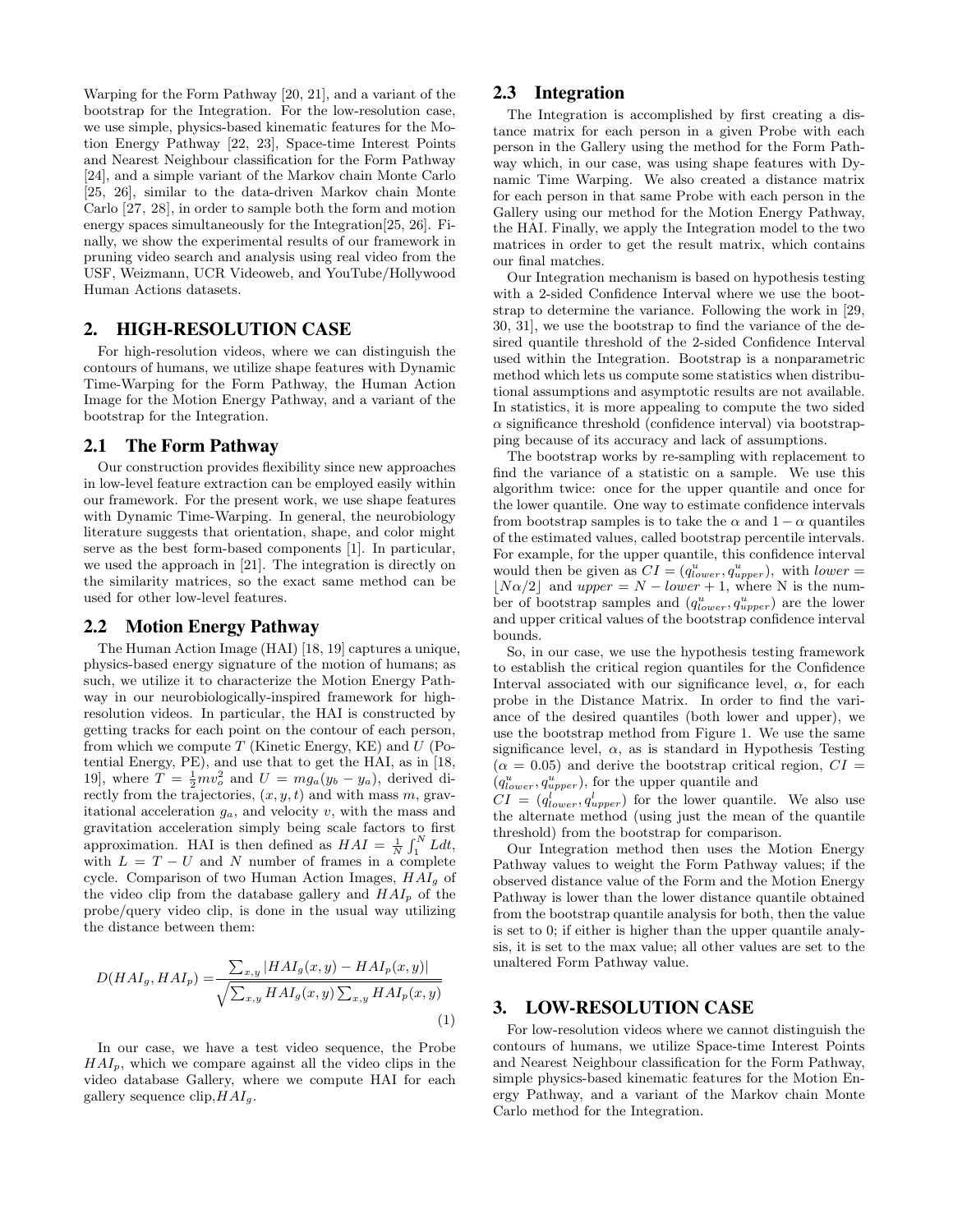

Figure 1: Overview of Bootstrap. This figure shows how the original sample is re-sampled (with replacement), say, 1000 times. In each re-sampling, a Confidence Interval is computed based on that sample. Eventually, the final Confidence Interval is estimated from either the Bootstrap Confidence Interval (on the CI computed on each re-sample) or the means (again, of the CI computed on each re-sample).

Algorithm 1 Markov chain Monte Carlo based Integration.

Integration based on Markov chain Monte Carlo 1: Initialize chain with  $\tau_o$ 2: for  $i = 1$  to *nsamples* do 3: // 1. Initial Metropolis-Hastings 4:  $flag = true$ 5: while (flag) do 6: draw  $\tau'_i \sim e^{-K(D_{Motion}(\tau_i, \tau_q))}$  $\frac{1}{i} \sim e$ 7: draw  $\alpha \sim \mathcal{U}[0, 1]$ 8: if  $\alpha > min\left(1, \frac{D_{Motion}(\tau'_i, \tau_q)}{D}\right)$  $D_{Motion}(\tau_{i-1}, \tau_q)$  $\setminus$ then 9:  $\text{flag} = \text{false}$ 10: end if 11: end while 12: // Prepare for Leapfrog 13:  $q_o = D_{Form}(\tau_i^{'}, \tau_q)$ 14:  $p_o = D_{Motion}(\tau_i^{'}, \tau_q)$  $15:$  $^o = D_{Form}(\tau_i^{'}, \tau_q)$ 16: draw  $p^o \sim \mathcal{N}(0, 1)$ 17: // 2. Perturbation using Leapfrog 18: for  $j=1$  to  $l$  do 19:  $p^{j-\frac{1}{2}} = p^{j-1} - \frac{\Delta t}{2} \bullet \nabla U(q^{j-1})$  $20:$  $j=q^{j-1}-\Delta t\bullet p^{j-\frac{1}{2}}$  $21:$  $j = p^{j - \frac{1}{2}} - \frac{\Delta t}{2}$  ●  $\nabla U(q^j)$ 22: end for 23:  $(q', p') = (q^l, p^l)$ 24: // 3. Final Metropolis-Hastings 25: draw  $\alpha \sim \mathcal{U}[0, 1]$ 26:  $\delta H = \left| H(q_o, p_o) - H^{'}(q^{'}, p^{'}) \right|$ 27: if  $\alpha < min(1, e^{-\delta H})$  then 28:  $(q_i, p_i) = (q^{'}, p^{'})$ 29: else 30:  $(q_i, p_i) = (q_{i-1}, p_{i-1})$ 31: end if 32: end for 33: return  $\{\tau_i(q_i)\}_{i=0}^{nsamples}$ 

#### 3.1 The Form Pathway

For the Form Pathway in the case of low-resolution videos, we use both mean shape [21], for the Weizmann dataset as above, and Space-time Interest Points and Nearest Neighbour classification for the Form Pathway [24], for the YouTube Hollywood Human Actions datasets, following the example of [32].

## 3.2 Motion Energy Pathway

Since we cannot track details of the objects, we instead use simple physics-based kinematic features calculated on the center of mass of the objects. In particular, we again use Kinetic (*T*) and Potential (*U*) Energy, where  $T = \frac{1}{2}mv_o^2$ and  $U = mg(y_b - y_a)$ , derived directly from the trajectories,  $(x, y, t)$  of the center of mass of each human object, analogous to the HAI where the same kinematic quantities are computed for each point on the contour rather than on the center of mass.

## 3.3 Integration

For the Integration of the low-resolution case, we use the Data-Driven Hamiltonian Monte Carlo [25, 26], a simple variant of the well-known Markov chain Monte Carlo method. In particular, we utilize a standard Metropolis-Hastings component to select a proposal from the Motion Energy Pathway, we combine these values with corresponding Form Pathway value, do a standard Leapfrog perturbation , and, finally, use another Metropolis-Hastings component to accept or reject the final value.

Starting with tracks for an object, we calculate the Motion Energy and Form features for each object. The integration allows us to simultaneously search over both the motion energy space and image space in a concerted manner. We can then classify activities based on the likelihood of a particular track under a KDE or Gibbs estimator. We thus use formbased methods to compute similarities between the shapes obtained from a query track and all the database test tracks. We then convert the similarities to probability density functions by casting them as a KDE or Gibbs estimator.

This results in a potentially complex and difficult-to-sample joint distribution:  $\pi(\tau, f) = \pi(\tau | f) \pi(f) = \pi(f | \tau) \pi(\tau)$ , where  $\pi(f)$  is the probability density function for the Form pathway and  $\pi(\tau)$  is the probability density function for the Motion Energy pathway. Our goal is to sample this joint space,  $\pi(\tau, f)$ , and we employ our approach to do exactly this since Markov chain Monte Carlo methods have proved so successful in analyzing high-dimensional spaces in phase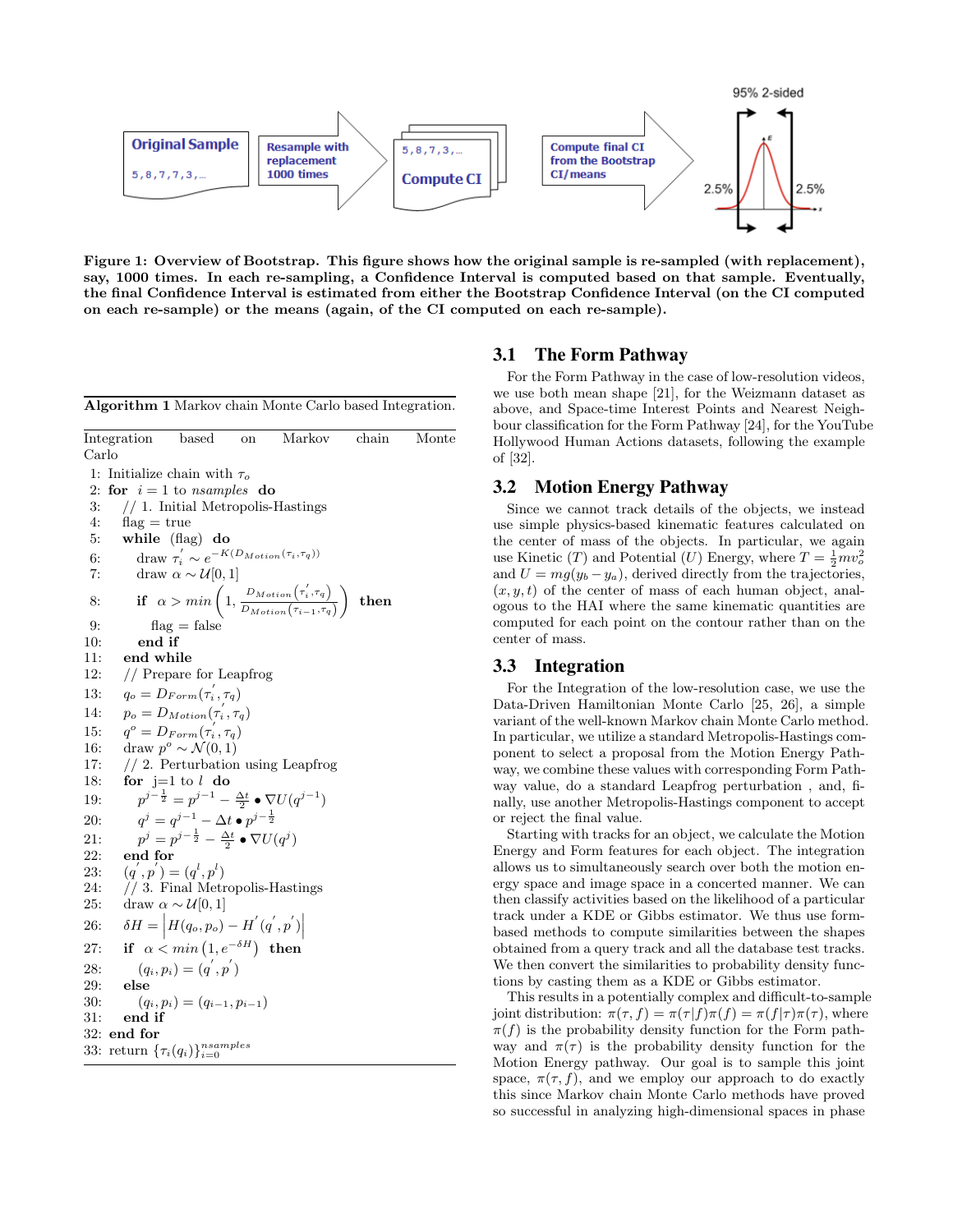space. We expect the peaks to be highest in our joint distribution where both individual distributions exhibit higher values and we use the data-driven proposals to narrow in on those areas specifically. We are thus exploring the joint space by drawing proposals from one dimension/distribution and then searching in that vicinity in the other dimension or distribution. Because we expect the peaks in the joint distribution to correspond to areas where peaks of the motion and form distributions maximally overlap, we can use our approach to sample from just the  $\pi(\tau)$  or the  $\pi(f)$  instead of the  $\pi(\tau, f)$ , as well. In this article, we sample from the distribution of form similarities,  $\pi(f)$ , and the final algorithm is shown below in Algorithm 1.

### 4. EXPERIMENTS

We provide validation of our approach by showing the results of Integration via both the variant of the bootstrap and the variant of Markov chain Monte Carlo method. The experiments are meant to demonstrate both the efficacy and the hierarchical search our model affords as it prunes the search results.

This kind of analysis requires larger databases to fully show its efficacy and such a database is not available for the complex activities we consider and we are forced to combine datasets like the YouTube Action and Hollywood Human Actions datasets; we can also increase the "burnin" period for larger datasets, which should yield better results. Thus, the improvement will be significantly better on a larger database as opposed to a small database.

However, the amalgamated database shows the advantage of our approach, which is not fine-tuned for any specific database and can be widely and generically applied.

#### 4.1 Motion Energy Experiments

We first show an example of the mechanical energy  $(T+U)$ computed from video for simple objects. We apply this to tracking three cars from the UCR Videoweb dataset, where two cars maintain distance and one starts off together with them and then veers away. For this experiment, we see the  $(T + U)$  vs. Time curves for the two cars which follow all the way are highly correlated while the curve for the third car is not.

### 4.2 Integration via bootstrap

For the high-resolution case, we use the USF Gait dataset to demonstrate the efficacy of our method. For all experiments, tracking and basic object-detection was already available [33] and we utilized these  $(x, y, t)$  tracks to compute the HAI, which is then used as the Motion Energy Pathway component of the framework. For the Form Pathway, we utilized shape as defined in [21], where we calculated the shape of the silhouettes and computed similarity using Dynamic Time Warping in the shape space. We then utilized Integration with bootstrap to bias the Form Pathway component with the Motion Pathway component and used the bootstrap to set the threshold for peaks in the distributions that might compete for selection/matching. We biased these peaks by doing pointwise multiplication with the Motion Energy Pathway values computed earlier to make our final selections/matches. The results are then plotted as both heatmaps of the distance matrices as well as Cumulative Match Score (CMS) graphs, which plot probability vs. rank.



Figure 2: Similarity Matrices for USF Gait, where each probe is compared to each clip in the gallery for a) Motion only, b) Form (Shape) only, c) Integration via the Markov chain Monte Carlo variant (single diagonal line is best).



Figure 3: Similarity matrices using the Weizmann dataset for a) Motion only, b) Form (Shape) only, c) Integration via the Markov chain Monte Carlo variant (single square blocks on diagonal indicate best matching of the block of similar/same activities).

We show how, in the USF Gait dataset, although the form model performs well, when we integrate that with the motion energy computational model, it improves the overall performance. We experimented with videos from the standard USF gait dataset consisting of 67 people walking on different surfaces (grass and concrete) with different shoe types and different camera views. The Gallery contains video of four cycles of walking by all 67 people under standard conditions. There are also videos of different combinations of the 67 people (between 40 and 67) in the seven different probes, labelled Probe A to Probe G. The goal is then to compare the gait of each person in a probe with the gait of all the people in the Gallery to determine which one(s) it matches most closely. This is done for each of the probes in turn.

Results are in Figures 2 and Figure 4. In Figure 2, we show similarity matrices for the USF Gait dataset examined using (a) Form Pathway, (b) Motion Pathway, and (c) the Integrated Framework on Probe A for all seven probes in the USF Gait. We see the Integration of Motion approach consistently outperforms the Form Pathway approach alone, as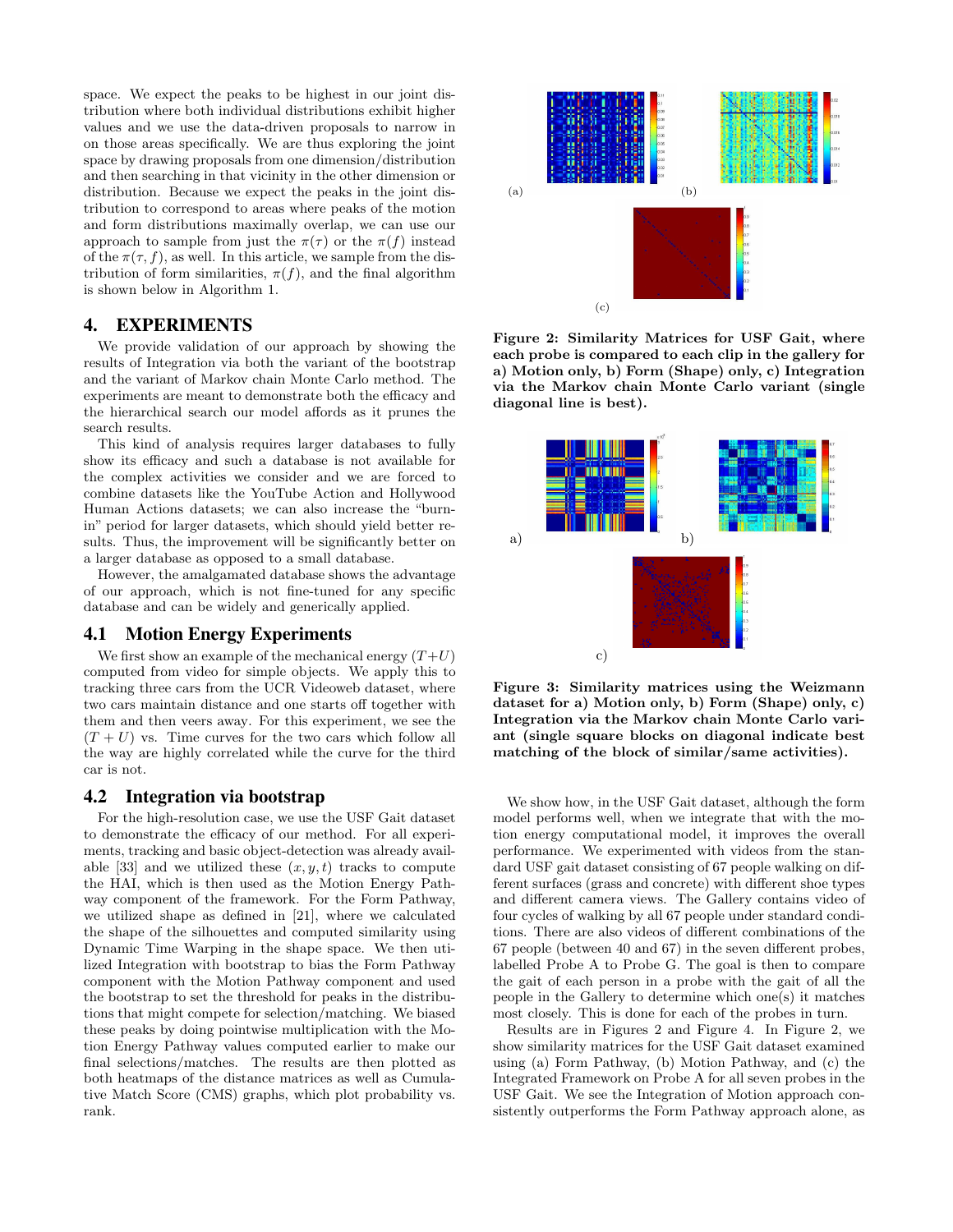

Figure 4: CMS Curves for USF Gait.

Table 1: Ventral Pathway vs. Integration.

| Probe          | Rank 1  |       | Rank 5  |       |
|----------------|---------|-------|---------|-------|
|                | Ventral | Integ | Ventral | Integ |
| А              | 81.8    | 86.4  | 92.4    | 92.4  |
| B              | 59.5    | 51.4  | 81.1    | 83.8  |
| $\overline{C}$ | 40.5    | 40.5  | 70.3    | 70.3  |
| D              | 21.0    | 24.2  | 54.8    | 58.1  |
| E              | 15.4    | 15.4  | 46.2    | 46.2  |
| F              | 16.1    | 17.7  | 41.9    | 43.6  |
| G              | 13.2    | 13.2  | 34.2    | 34.2  |

seen in Figure 4. As seen in Table 1, the singular exception is Probe B in rank 1; this is because Integration with the bootstrap favours the Form method more heavily than the Motion Energy Pathway method and, in this case, the Form method misses the real match and guesses matches that are far removed from the real match, as seen in the similarity matrix in Figure 2.

For example, in Probe A, the Ventral Pathway method ranked 81.8% of the people correctly in rank 1 whereas the Integration approach ranked 86.4% in rank 1; in Probe D, the Ventral Pathway ranked 54.8% in rank 5 while the Integration ranked 58.1% there; in Probe F, the Ventral Pathway got 54.8% in rank 10 whereas Integration ranked 60%. Please note that although these results are specific to our Form approach, it is expected that similar improvements would be realized using other approaches.

### 4.3 Integration via Markov chain Monte Carlo

For the low-resolution case, we combined the YouTube Action (http://cs.ucf.edu/~liujg/YouTube\_Action\_dataset. html) and Hollywood Human Actions (http://www.irisa. fr/vista/actions/) datasets. The YouTube Action dataset contains 11 action categories and is very challenging due to large variations in camera motion, object appearance and pose, object scale, viewpoint, etc. The Hollywood Human Actions dataset contains video clips of short sequences from 32 movies and each sample is labeled according to one or more of 8 action classes. We combine these into a single dataset and use a query clip to find similar clips in the com-



Figure 5: Grouping of GetOutCar Activity. This shows how our approach improves upon the performance of the Image method alone on the combined YouTube Action and Hollywood Human Actions dataset. Similar results are seen for the other examples

bined dataset that belong to the same class. We see the algorithm is able to identify the main activity without confusing it with any other activity and that the image method narrows in on the general class while the motion method achieves the final categorization of the hierarchical search. As seen in Figure 5, we see the multi-tiered search outperforms the image method alone; e.g., [32] showed an average precision of 16.4% (non-annotated) but our method of using Integration after the same image method returned 27.3% average precision. Since activity search in video is becoming a very important problem, we expect this algorithm to be an important contribution in this direction.

Further experiments on the well-known Weizmann dataset demonstrate how the Integration helps reduce the search space, as well as the hierarchical scheme for recognition. For all of these experiments, tracking and basic object-detection was already available and we utilized these  $(x, y, t)$  tracks to compute the kinetic and potential energy of the Motion Energy Pathway.

The Weizmann (http://www.wisdom.weizmann.ac.il/ ~vision/SpaceTimeActions.html) dataset consists of a database of 90 low-resolution (180 x 144, deinterlaced 50 fps) video sequences showing nine different people, each performing 10 natural actions. We analyze these using shape methods for the Form Pathway, using mean shape [21], as well as via the mechanical energy for the Motion Energy Pathway. In Figure 3, the rows and columns represent 10 activities by people and are organized according to activity. The plots show the clarification of matches using the different methods: in (a), Motion tends to confuse most activities and does a gross classification; in (b), Image/Form tends to do a little finer granularity of classification; in (c) the Integration based on the Markov chain Monte Carlo variant shows the finest granularity and distinction of matches and classification.

## 5. CONCLUSION

We presented the computational equivalent for a neurobiologically inspired model for motion recognition in video search analysis. The framework we developed is applicable to both high- and low-resolution videos. In the highresolution case, we used the Human Action Image for the Motion Energy Pathway, shapes of trajectories and Dynamic Time Warping for the Form Pathway, and a variant of the bootstrap for the Integration. For low-resolution videos, we used simple physics-based features (the Kinetic and Potential Energy of the center of mass of the object) for the Motion Energy Pathway, Space-time Interest Points and Near